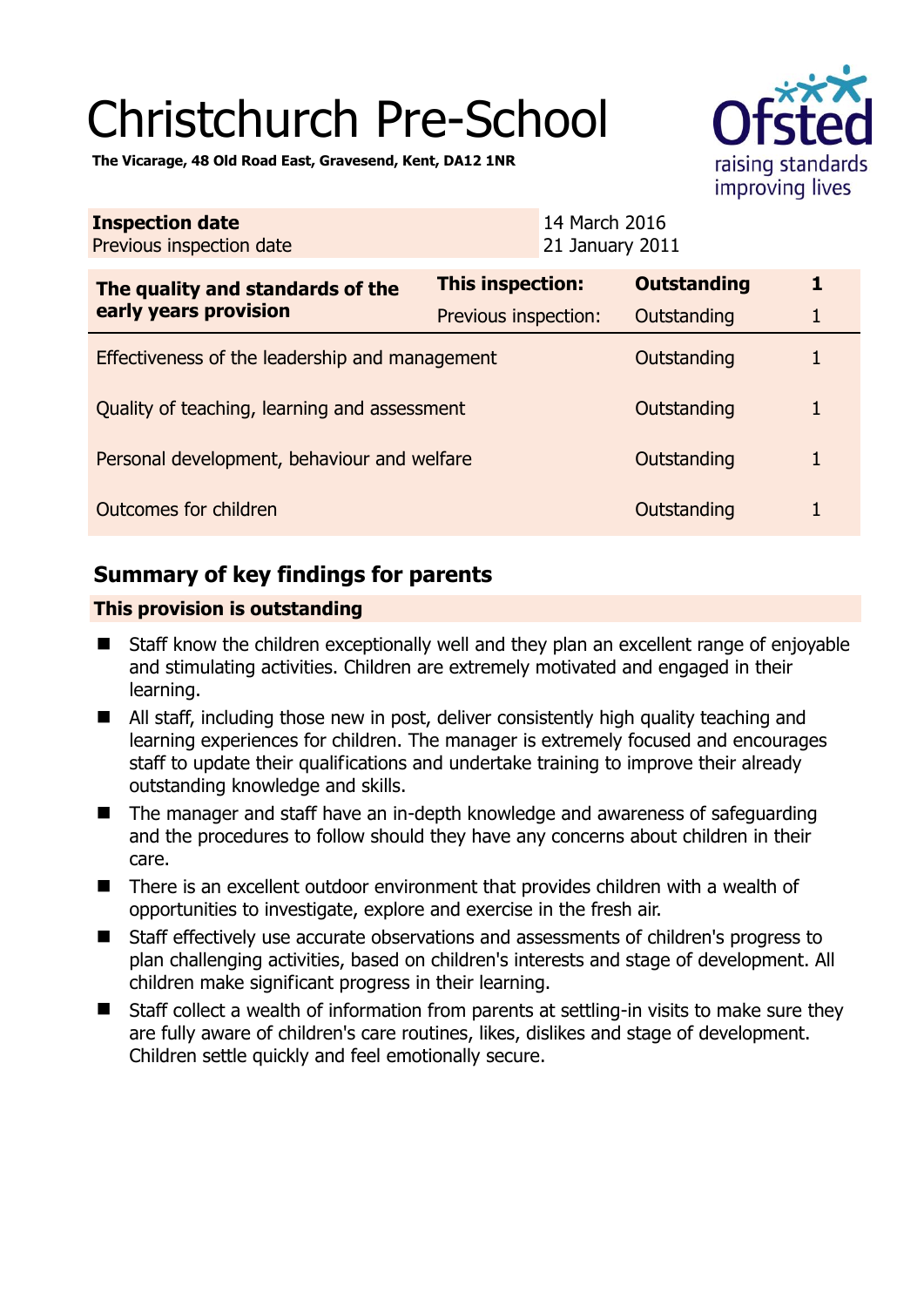## **What the setting needs to do to improve further**

## **To further improve the quality of the early years provision the provider should:**

■ consider even more ways to extend children's interest in nature and the environment they live in.

## **Inspection activities**

- The inspector observed play, activities and routines in the main room and outdoor areas.
- The inspector spoke to parents and read letters of reference to take account of their views on the service they receive.
- The inspector talked to the manager about the pre-school and how she is driving forward improvement.
- The inspector sampled a range of documentation, including children's developmental records, recruitment and induction, and safeguarding policies and procedures.
- The inspector carried out a joint observation with the manager.

#### **Inspector**

Sara Garrity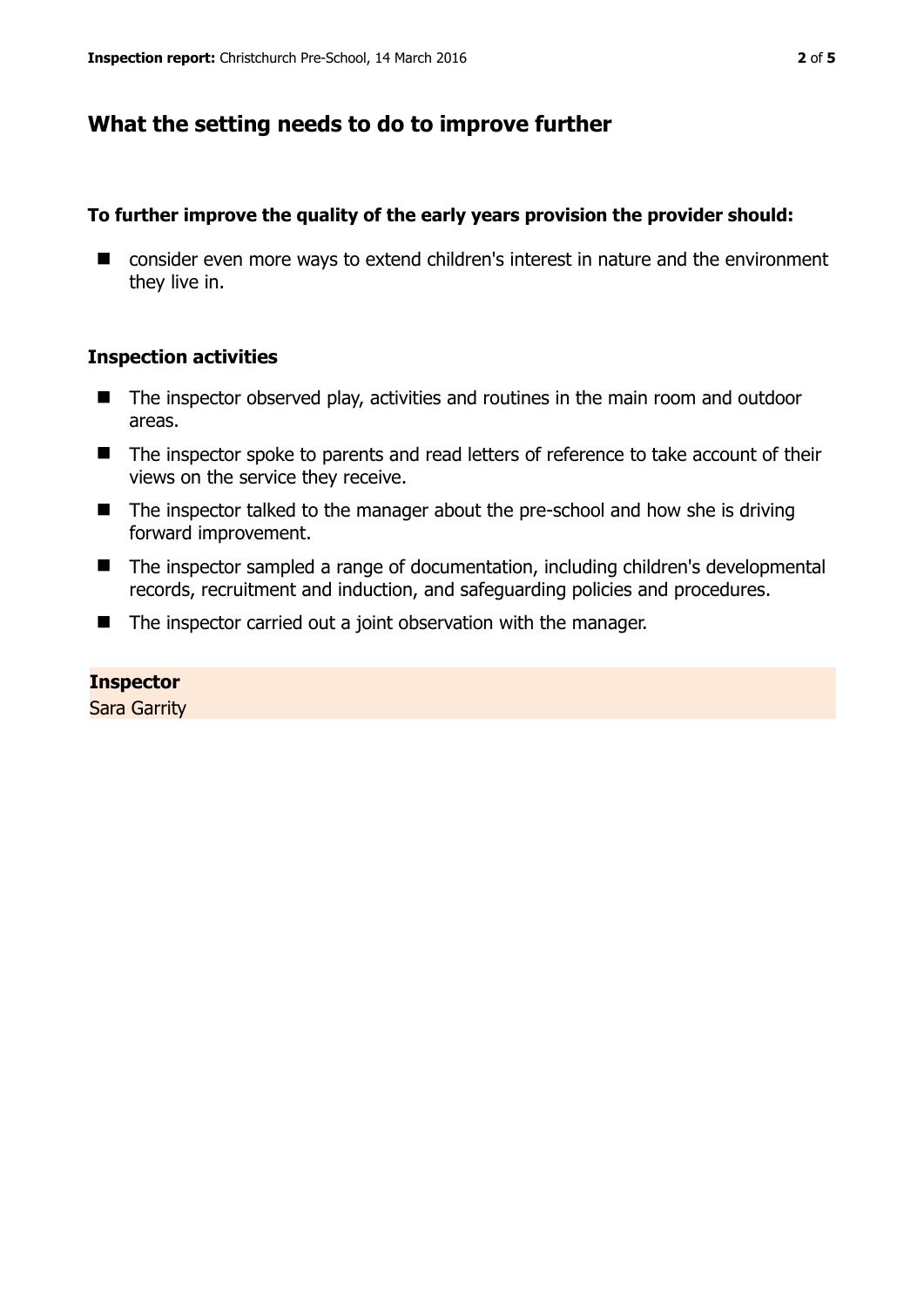# **Inspection findings**

## **Effectiveness of the leadership and management is outstanding**

The dedicated manager constantly reflects on the high quality service the pre-school provides to improve outcomes for children. Safeguarding is effective. The manager and staff have an excellent understanding of how to safeguard and protect children. They complete thorough risk assessments and constantly supervise children to ensure they are safe and secure at all times. The manager meticulously monitors staff assessments of children's development to ensure that any gaps in children's learning are quickly addressed. Staff have excellent relationships with parents, who are fully involved in their children's learning. Staff seek advice from external agencies and work closely with specialists to support all children. The manager has forged close links with schools to help ensure that children receive an exceptional continuity of care and learning.

## **Quality of teaching, learning and assessment is outstanding**

The support for children's learning is exemplary. Staff are highly skilled. For example, they engage children in conversations to extend their language development. They use careful questioning which challenges children's thinking. For instance, suggesting children use a camera to take photographs of daffodils rather than pick them. Excellent exploratory play helps children to develop interest and curiosity. For example, they excitedly explore with a magnifying glass in search of bugs. However, minor opportunities to extend children's interest in literacy are sometimes missed. Small group stories mean children benefit from excellent attention from staff. This is highly effective in extending children's language skills and helps them to concentrate and listen for short periods.

## **Personal development, behaviour and welfare are outstanding**

Staff utilise every opportunity, particularly outside, to extend children's knowledge of the world around them and help children to gain a real love of learning. Staff expertly use the skills they acquire from the pre-school's visits to a local forest school, to actively engage children in the world around them. Children learn to take managed risks within activities, which helps to build their awareness of staying safe; for example, how to use sticks safely when digging. Children thoroughly enjoy their morning at pre-school and have formed very close relationships with all staff. Children develop excellent levels of self-confidence, as staff know them well and provide for their needs. Staff offer children very nutritious snacks and teach them extremely well about how to lead a healthy lifestyle.

## **Outcomes for children are outstanding**

All children, including those who have special educational needs, make exceptional progress in relation to their starting points. Children are remarkably confident, enthusiastic learners who have the skills needed for the next stage in their development and move to school.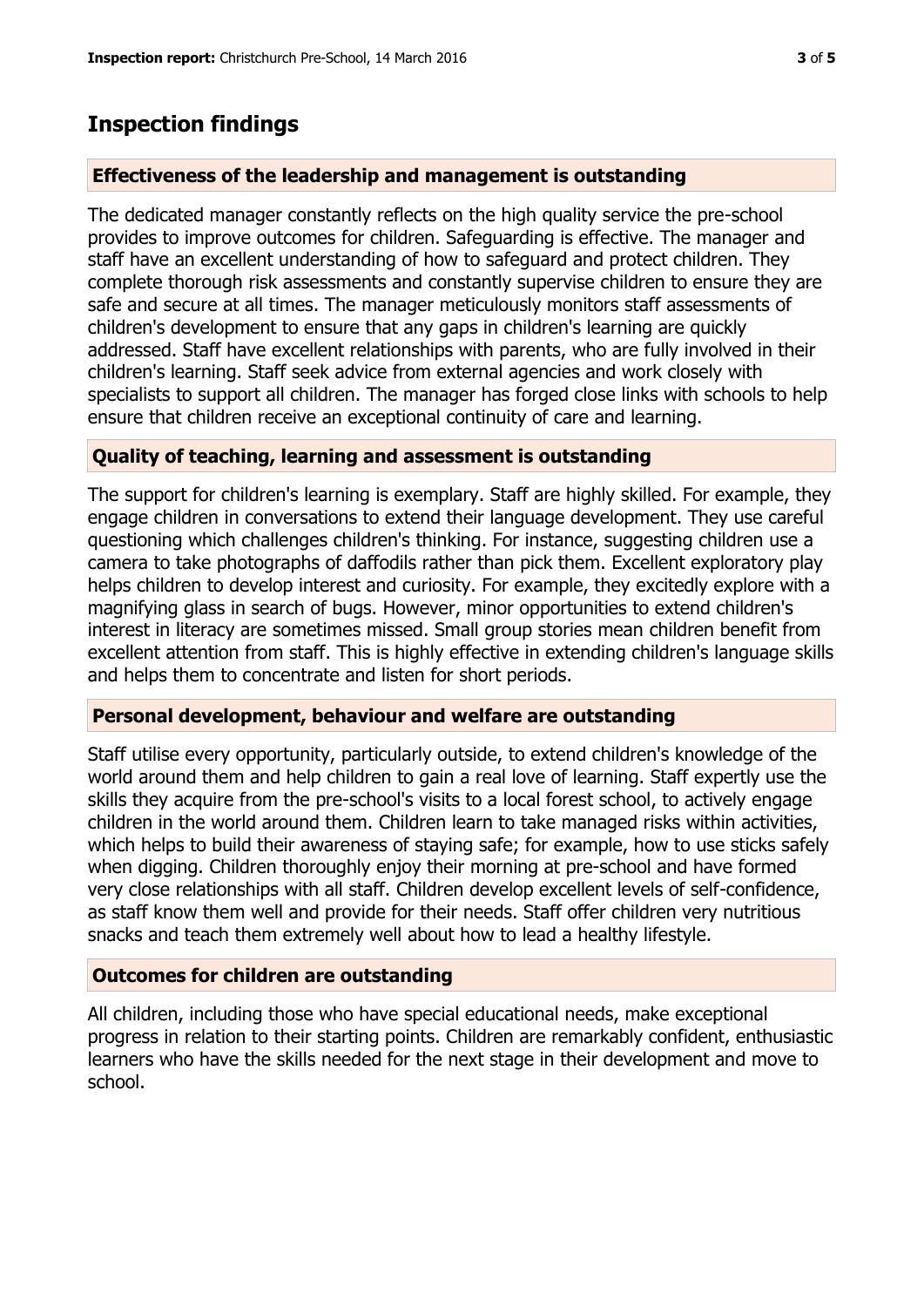## **Setting details**

| Unique reference number            | 127105                                   |  |
|------------------------------------|------------------------------------------|--|
| <b>Local authority</b>             | Kent                                     |  |
| <b>Inspection number</b>           | 825399                                   |  |
| <b>Type of provision</b>           | Sessional provision                      |  |
| Day care type                      | Childcare - Non-Domestic                 |  |
| <b>Registers</b>                   | Early Years Register                     |  |
| Age range of children              | $2 - 4$                                  |  |
| <b>Total number of places</b>      | 30                                       |  |
| Number of children on roll         | 36                                       |  |
| <b>Name of provider</b>            | Christchurch Pre-School Church Committee |  |
| <b>Date of previous inspection</b> | 21 January 2011                          |  |
| <b>Telephone number</b>            | 07910157840                              |  |

Christchurch Pre-School registered in 1975 and is situated in Gravesend, Kent. The preschool is run by a committee and is open each weekday from 9.15am to 12.15pm, for 38 weeks of the year. The pre-school receives government funding for the provision of free early education for children aged three and four years. The pre-school employs nine staff, including the manager. One member of staff holds Qualified Teacher Status, and six staff hold appropriate early years qualifications to level 2 or above.

This inspection was carried out by Ofsted under sections 49 and 50 of the Childcare Act 2006 on the quality and standards of provision that is registered on the Early Years Register. The registered person must ensure that this provision complies with the statutory framework for children's learning, development and care, known as the Early Years Foundation Stage.

Any complaints about the inspection or the report should be made following the procedures set out in the guidance 'Complaints procedure: raising concerns and making complaints about Ofsted', which is available from Ofsted's website: www.gov.uk/government/organisations/ofsted. If you would like Ofsted to send you a copy of the guidance, please telephone 0300 123 4234, or email enquiries@ofsted.gov.uk.